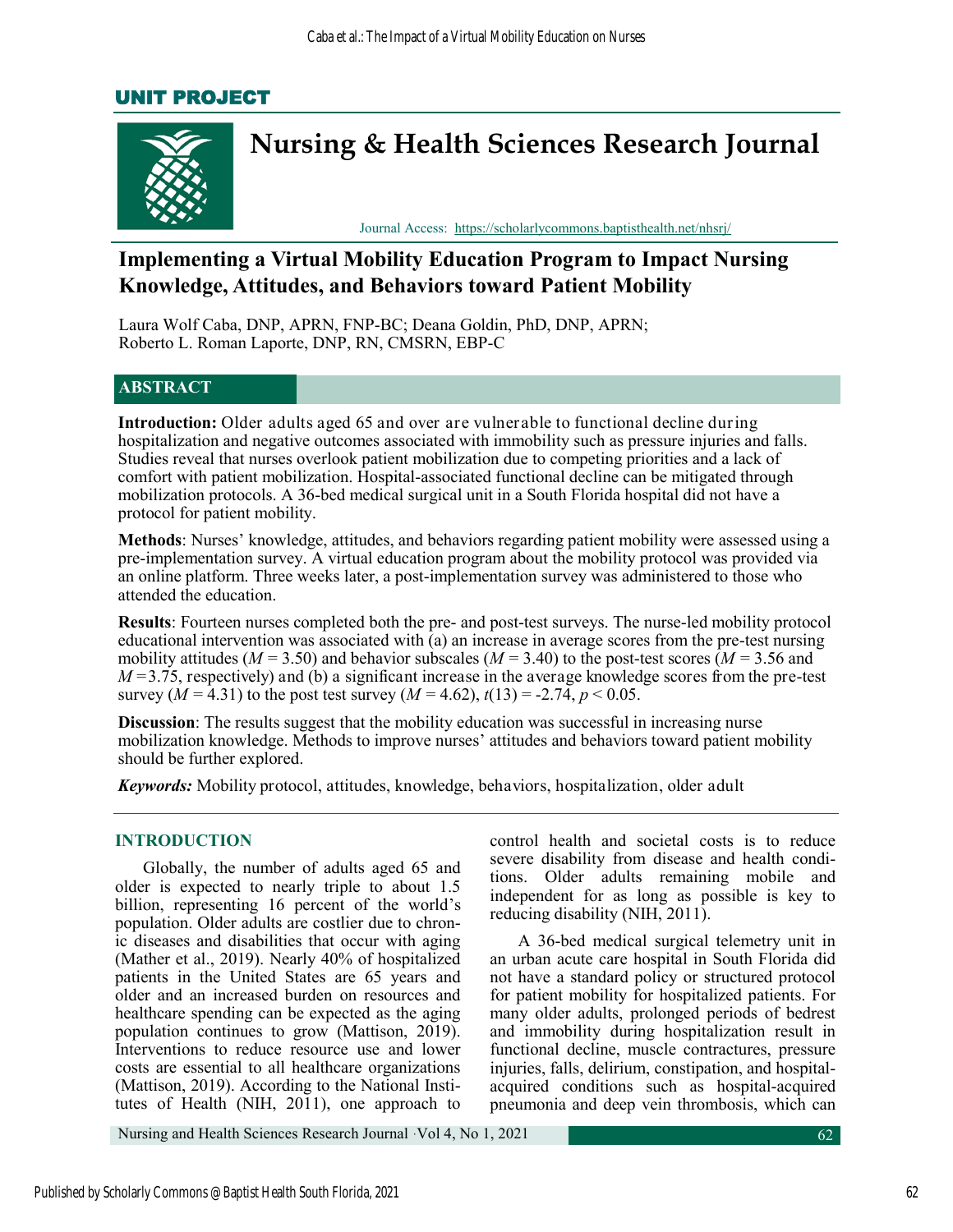lead to increased length of stay at the hospital and rehabilitation facilities (Hoyer et al., 2016). Functional decline is the leading negative outcome of hospitalization for older adults and is defined as the inability to perform activities of daily living (ADLs) due to weakness, reduced exercise capacity, or reduced muscle strength (Abdulaziz et al., 2016). According to Greysen et al. (2017), severe functional decline is associated with increased financial impact on individuals, their families, and community care systems such as home health or skilled nursing facilities compared to older adults with no impairment. The expenses increased in a dose-response relationship as the degree of functional impairment increased: patients with the most functional impairment had costs nearly 80% higher than those with no impairments (\$46 vs. \$26 thousand; Greyson et al., 2017).

Deconditioning and functional decline can occur as soon as day two for hospitalized older adults (Kresevic, 2015). Such decline in mobility leads to difficulty in performing ADLs such as ambulating, transferring, dressing, personal hygiene, and toileting (Edemekong et al., 2021; Katz, 1983). Regular physical mobility during hospitalization is critical to prevent loss of functional abilities and to promote well-being. The promotion of physical mobility among hospitalized older adults is considered routine nursing care; however, research indicates that physical mobility is often an overlooked aspect of care. The evidence suggests that nurses overlook patient mobilization due to a heavy workload and a lack of knowledge and comfort with patient mobilization (Smart et al., 2018). Interventions that promote nursing responsibility for patient mobilization and reduce hospital-associated functional decline are essential to improve patient outcomes and to reduce healthcare resource use. Hospital-associated functional decline can be mitigated through evidence-based, nurse-led mobilization programs.

# **PROJECT AIMS**

The primary aim of this project was to determine the impact of a structured virtual mobility education session on nurses' knowledge, attitudes, and beliefs of early mobilization of hospitalized patients. The secondary aim was to promote mobilization practice behaviors that are aligned with evidence-based care.

# **METHODS**

#### **Design, Sample, and Setting**

This medical surgical unit project used a comparative pretest posttest design. Nurses from a 36-bed medical surgical unit in an urban community acute care hospital in South Florida participated within a virtual setting. The target population consisted of approximately 35 staff registered nurses (RNs) employed in the medical surgical unit. Participants were identified during the virtual unit staff meeting and nursing staff were emailed an invitation to participate in the voluntary project with direct links to the online survey. Only staff RNs employed by the medical surgical unit were eligible to participate in the virtual mobility education session. Nurses employed by other hospital units, travel nurses, nursing assistants, RNs who did not provide direct patient care, and non-nursing staff were excluded from participation in the project. All nurses who met the inclusion criteria were given the opportunity to take the voluntary pre and postsurveys.

#### **Procedures**

An informational letter was sent to all the RNs in the unit to invite the nurses to participate in the project. An anonymous link to the preintervention survey was included in the e-mail. Participating RNs completed the pretest Mobility Assessment Survey on their mobile devices or computers via the Qualtrics survey platform. Participants created a unique code identifier for the survey; this code was comprised of the day of the month the participant was born and the first three letters of his or her mother's first name. No personal identifiable information was captured in the pre or posttest. These procedures ensured that participants' privacy was protected and that survey responses could not be linked to participants. Three weeks after the virtual mobility education session, a follow-up reminder was sent to ask the participants' to complete the posttest Mobility Assessment Survey.

#### **Intervention**

The virtual mobility education session instructed the staff on the hazards of immobility for the older adult, the benefits of mobility and ambulation, the nurse-led mobilization bundle purpose, nurse role and responsibilities, and how to use the early mobilization bundle based on the Johns Hopkins-Highest Level of Mobility (JH-HLM) Scale (Hoyer et al., 2015). Permission for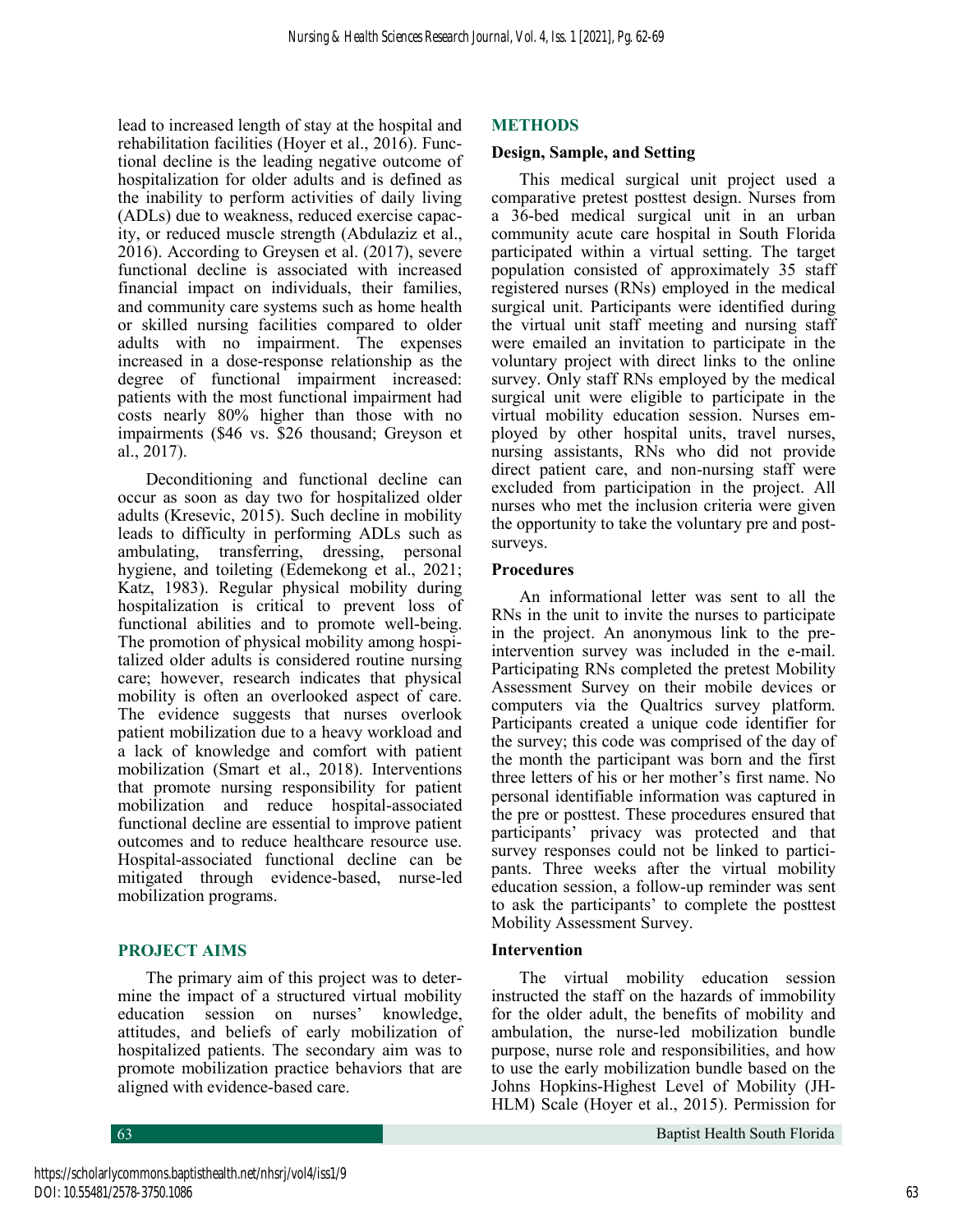use of the JH-HLM scale was obtained. The early mobility bundle integrates the progressive mobility scale that can be used to determine the patient's current mobility level and nursing staff interventions according to the patient's level of mobility. The education session included several videos on gait belt use with skills instruction provided by the hospital physical therapists.

#### **Human Subjects Protection**

By entering unique code identifiers used to pair the pre and post-surveys, nurses participating in the survey remained anonymous and the data were secured. The digital data collected from the pre and posttests were housed in Qualtrics and secured on a password encrypted laptop.

## **Measure**

Research from Hoyer et al. (2015) indicated that the Johns Hopkins Patient Mobilization Attitudes & Beliefs Survey is a reliable and valid tool used to assess staff knowledge, attitudes, and behaviors towards patient mobilization. This tool demonstrated reliability in a previous study with a Cronbach's alpha score of 0.87 for the overall barriers scale, 0.82, 0.77, and 0.75 for the knowledge, attitudes, and behavior subscales, respectively (Hoyer et al., 2015). The license for the Johns Hopkins tool indicates that it is permissible to use the material. The Mobility Assessment Survey included the validated Johns Hopkins tool and demographic questions. The survey consisted of three subscales with 18 questions on a 5-point Likert-type scale. The questions range from *strongly agree* to *strongly disagree*. Positively worded statements were ranked as 5 (*strongly agree*), 4 (*agree*), 3 (*neutral*), 2 (*disagree*), and 1 (*strongly disagree*). Items that reflected negative views on mobility were reverse coded (i.e. 5 = *strongly disagree*). Three statements from the survey were part of the knowledge subscale, nine statements were part of the attitudes subscale, and six statements were included in the behaviors subscale. In the survey instructions, mobilizing patients was defined as getting a patient out of bed (e.g., sitting out of bed, toileting at bedside or to a bathroom, standing, and ambulating).

# **Data Analysis Procedures**

Data from Qualtrics was exported to Microsoft Excel and analyzed using RStudio. Using descriptive statistics, calculations included percentages, mean, standard deviations, and effect sizes. Inferential statistics were used to analyze

the responses from the pre and posttest surveys. A paired t-test was used to determine whether a significant change in nurses' knowledge, attitudes, and behaviors occurred after nurses attended the virtual education session.

# **RESULTS**

# **Pre-Intervention Sample**

Of the 22 participants in the pre-intervention sample, over half held a bachelor's in nursing degree ( $n = 12$ , 55%). Additionally, the majority of the participants in the sample had been RNs for more than 5 years (*n* = 13, 59%). Last, the pre-intervention sample was evenly distributed between nurses whose primary work shift was the day shift versus the night shift.

# **Post-Intervention Sample**

Fourteen of the original 22 nurses participated in the educational intervention and postintervention survey. The majority of postintervention participants were from day shift (*n* = 11, 79%). Similar to the pre-intervention sample, the largest group of nurses that completed the post-survey had a bachelor's degree in nursing (*n*   $= 6, 43\%$ , and had more than 5 years of nursing experience  $(n = 8, 57\%)$ .

# **Data Analysis**

# *Change Analysis*

As shown in Table 1 there was a significant increase in the knowledge scale with a medium effect size and non-significant increases in the attitudes, behaviors, and overall scales with negligible to small effect sizes. See Table 1 for descriptive statistics and results of the dependent *t*-test of pre and posttest scores from the overall scale and knowledge, attitude, and behaviors survey subscales.

The inferential statistics do not suggest a high degree of confidence due to the small effect sizes. Figure 1 shows the pre- and post-intervention average scores for the three subcategories as well as the overall composite score. See Table 2 for the pretest and posttest score averages and standard deviation for each statement from the knowledge, attitude, and behaviors survey subscales.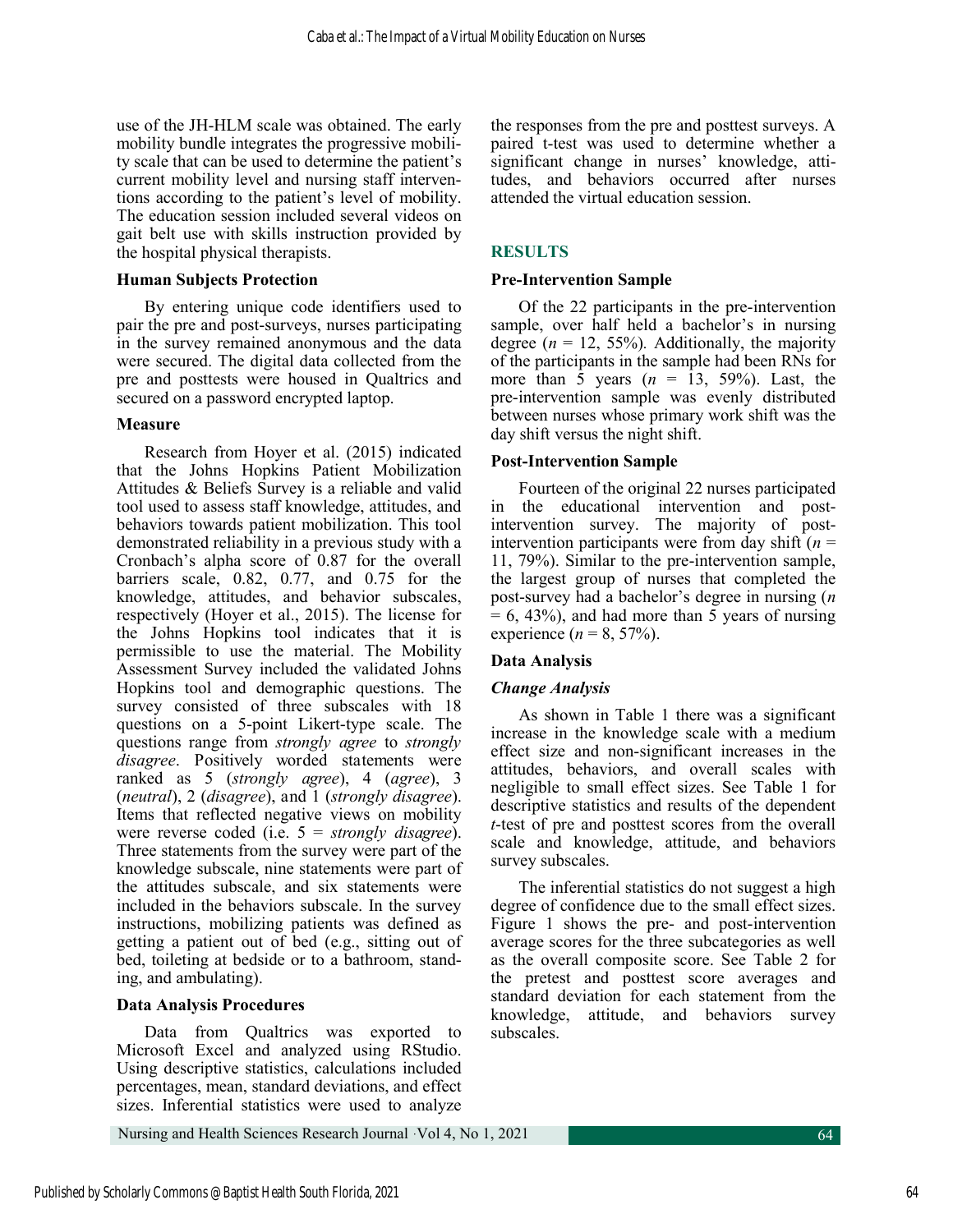# **Table 1**

| Scale         | Pretest   |      | Posttest  |      | t-statistic | $p$ -value | Cohen's $d$ |
|---------------|-----------|------|-----------|------|-------------|------------|-------------|
|               | $M(n=14)$ | SD   | $M(n=14)$ | SD   |             |            |             |
| Overall       | 3.60      | 0.46 | 3.75      | 0.59 | 1.54        | 0.15       | 0.27        |
| Knowledge     | 4.31      | 0.44 | 4.62      | 0.50 | $-2.74$     | $0.02*$    | 0.65        |
| Attitudes     | 3.50      | 0.50 | 3.56      | 0.68 | 0.47        | 0.64       | 0.09        |
| Behavior      | 3.40      | 0.53 | 3.60      | 0.70 | 1.41        | 0.18       | 0.30        |
| $df = 13$     |           |      |           |      |             |            |             |
| $*_{p}$ < .05 |           |      |           |      |             |            |             |

*Descriptive Statistics and Results of a Dependent t-test of Pre and Post-test Scores by Scale and Subscale on the Mobility Assessment Survey*

# **Figure 1**

*Average Pre and Post-Test Scores by Scale and Subscale on the Mobility Knowledge Assessment Survey*



65 Baptist Health South Florida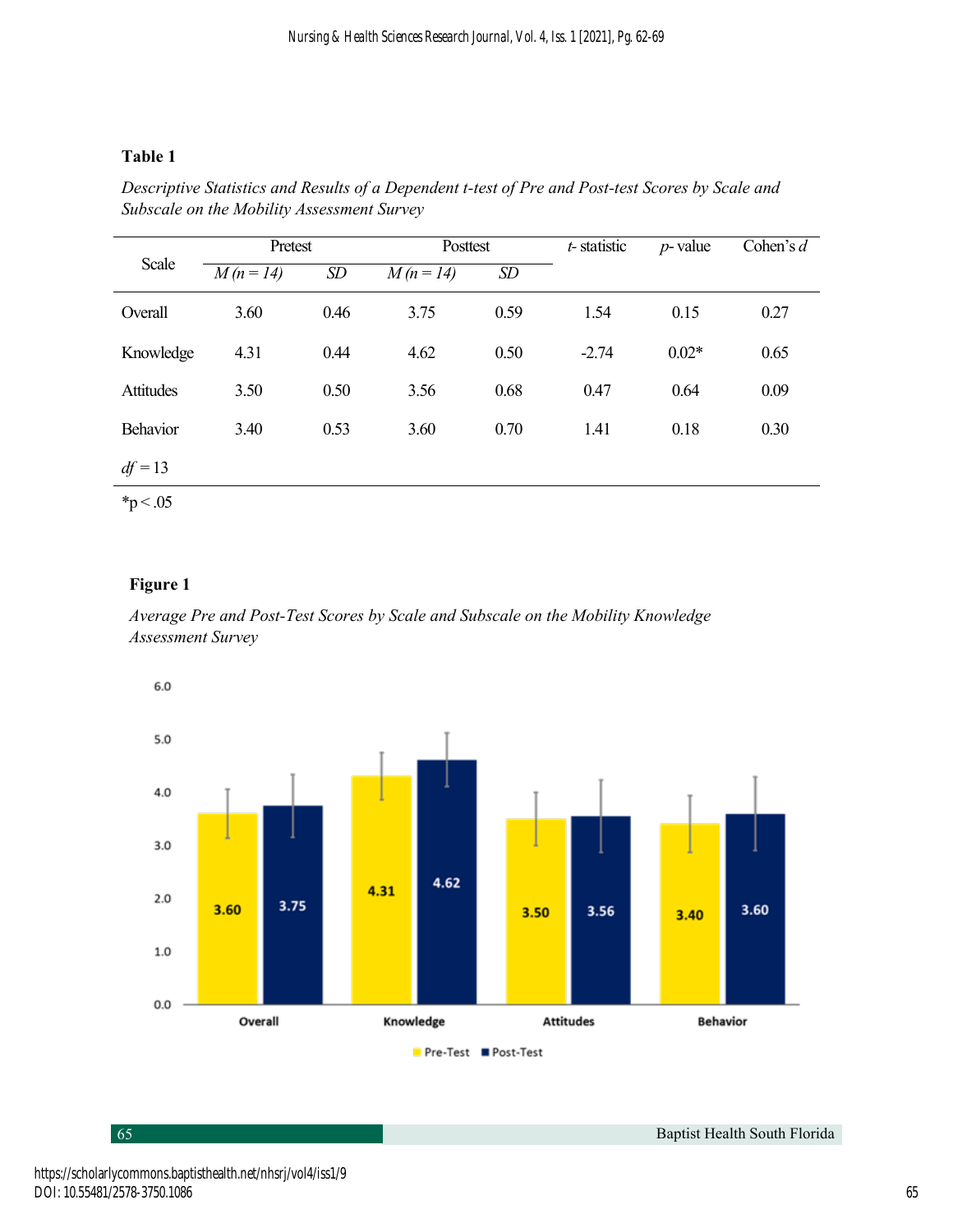# **Table 2**

*Individual Average Pre and Post-Test Scores and Standard Deviation by Scale and Subscale on the Mobility Assessment Survey* 

| Scale                                                                                                                                                                                              | Mean |      | <b>Standard Deviation</b> |      |
|----------------------------------------------------------------------------------------------------------------------------------------------------------------------------------------------------|------|------|---------------------------|------|
|                                                                                                                                                                                                    | Pre  | Post | Pre                       | Post |
| Knowledge                                                                                                                                                                                          |      |      |                           |      |
| I have received training on how to safely mobilize my<br>patients                                                                                                                                  | 4.29 | 4.50 | 0.73                      | 0.65 |
| I understand which patients are appropriate to refer to<br>physical therapy                                                                                                                        | 4.36 | 4.64 | 0.50                      | 0.50 |
| Unless there is a contraindication, I educate my patients to<br>exercise or increase their physical activity                                                                                       | 4.29 | 4.71 | 0.61                      | 0.47 |
| <b>Knowledge</b>                                                                                                                                                                                   |      | 4.62 | 0.44                      | 0.50 |
| Attitudes                                                                                                                                                                                          |      |      |                           |      |
| My patients are too sick to be mobilized*                                                                                                                                                          | 3.36 | 3.07 | 0.93                      | 1.27 |
| Increasing mobilization of my patients will be harmful to<br>them (i.e. falls, IV removal, etc.)*                                                                                                  | 3.50 | 3.36 | 0.94                      | 1.34 |
| A physical therapist or occupational therapist should be the<br>primary care provider to mobilize my inpatients*                                                                                   | 3.14 | 3.00 | 1.10                      | 1.30 |
| Increasing mobilization of my patients will be more work for<br>$n$ urses $*$                                                                                                                      | 2.86 | 3.29 | 1.29                      | 1.33 |
| Increasing mobilization of patients will be more work for<br>physical therapists                                                                                                                   | 3.50 | 3.93 | 1.02                      | 0.83 |
| My patients have time to be mobilized at least three times per<br>day                                                                                                                              | 3.00 | 3.36 | 1.18                      | 1.15 |
| I am not sure when it is safe to mobilize my patients                                                                                                                                              | 4.00 | 4.07 | 0.55                      | 0.73 |
| I believe that my patients who are mobilized at least three<br>times per day will have better outcomes                                                                                             | 4.14 | 4.36 | 0.66                      | 0.63 |
| I do not feel confident in my ability to mobilize my patients*                                                                                                                                     | 4.00 | 3.57 | 0.00                      | 1.09 |
| <b>Attitudes</b>                                                                                                                                                                                   | 3.50 | 3.56 | 0.50                      | 0.68 |
| Behavior                                                                                                                                                                                           |      |      |                           |      |
| We don't have the proper furnishing or equipment to<br>mobilize my patients*                                                                                                                       | 3.50 | 3.93 | 1.09                      | 0.73 |
| The physical functioning of my patients is regularly discussed<br>between the patient's healthcare providers (nurses,<br>physicians, nurse practitioners, physical and occupational<br>therapists) | 3.57 | 3.71 | 1.02                      | 0.73 |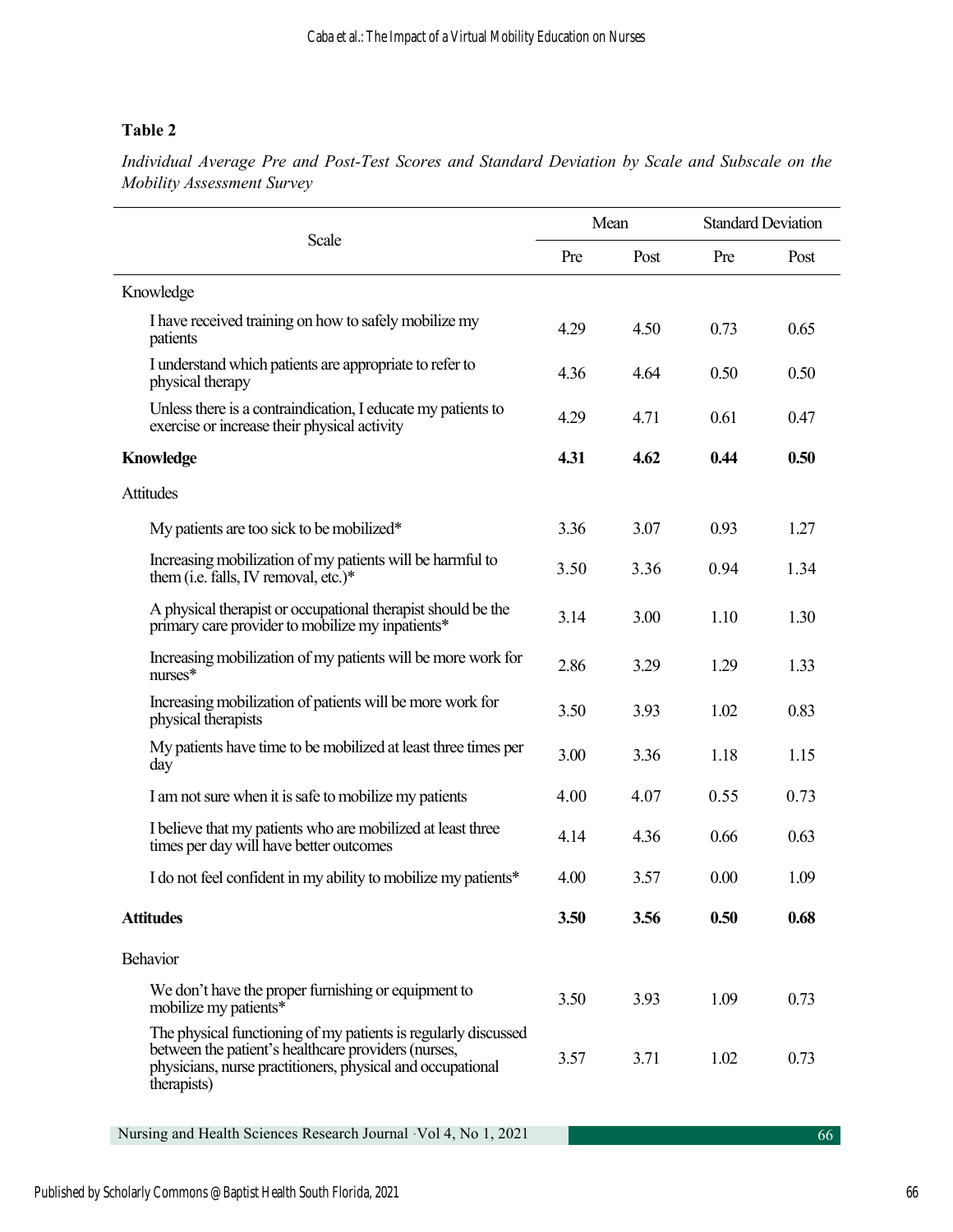| Scale                                                                                       |      | Mean |      | <b>Standard Deviation</b> |  |
|---------------------------------------------------------------------------------------------|------|------|------|---------------------------|--|
|                                                                                             |      | Post | Pre  | Post                      |  |
| Nurse-to-patient staffing is adequate to mobilize patients on<br>my unit                    | 3.21 | 3.50 | 1.19 | 0.94                      |  |
| My inpatients often have contraindications to be mobilized*                                 | 3.21 | 3.14 | 1.05 | 1.03                      |  |
| Unless there is a contraindication, I mobilize my patients at<br>least once during my shift | 3.29 | 3.71 | 0.99 | 0.99                      |  |
| My departmental leadership is very supportive of patient<br>mobilization                    | 3.64 | 3.57 | 0.74 | 1.02                      |  |
| <b>Behavior</b>                                                                             |      | 3.60 | 0.53 | 0.70                      |  |
| <b>Overall</b>                                                                              | 3.60 | 3.75 | 0.46 | 0.59                      |  |

*Note.* Response options were as follows: 1 *strongly disagree*; 2 *disagree*; 3 *neutral*; 4 *agree*; 5 *strongly agree* 

\*Response options were reverse coded for subsequent analyses

From "Barriers to early mobility of hospitalized general medicine patients: Survey development and results" by E. H. Hoyer et al., 2015, *American Journal of Physical Medicine & Rehabilitation, 94*(4), 304–312. CC BY-NC-ND-4.0.

# **DISCUSSION**

This project revealed the impact of a structured virtual mobility education session on nurses' knowledge, attitudes, and beliefs. The results indicate that although there were increases in the mean posttest scores in the knowledge, attitudes, and behaviors subscales, only the knowledge mean sub-scale score increase was statistically significant. These findings suggest that the education can be an effective strategy to increase nurses' knowledge about mobility and may change the way nurses mobilize their patients. The average score increase for the knowledge subscale was statistically significant; however, the results had a medium effect size, which can be attributed to the small sample size. Future researchers should implement the intervention on multiple medical surgical units across different hospitals to increase the sample size and diversity, thus increasing the power of the significance of the results. These results are in line with multiple studies that indicate that nursing staff education led to an increase in nurses knowledge of the concepts of early mobility (Dermody & Kovach, 2018; Wang et al., 2020). In addition, a Canadian review revealed that although most nurses had a satisfactory level of knowledge toward patient mobilization, further interventions are needed to dispel negative attitudes and beliefs among nurses (Swoboda et al., 2020). Interventions that include leadership involvement and continuous training are known strategies that influence nursing attitudes and behaviors (Tucker & Gallagher-Ford, 2019). Practices that improve nurses attitudes and behaviors toward patient mobility should be further explored.

## **Limitations**

This project lacked randomization or a control group. Further limitations included the small sample size due to recruiting participants from a single medical surgical unit. The participants consisted of one male with the remaining participants being female, thus limiting generalizability of results. In addition, sample attrition occurred due to the loss of eight night-nurse participants in the post-intervention survey. The sample attrition is likely attributable to the opposite sleep and work schedules for day- and night-shift nurses. To capture as many nurses as possible, future researchers should provide multiple educational sessions to accommodate day- and night-shift nurses.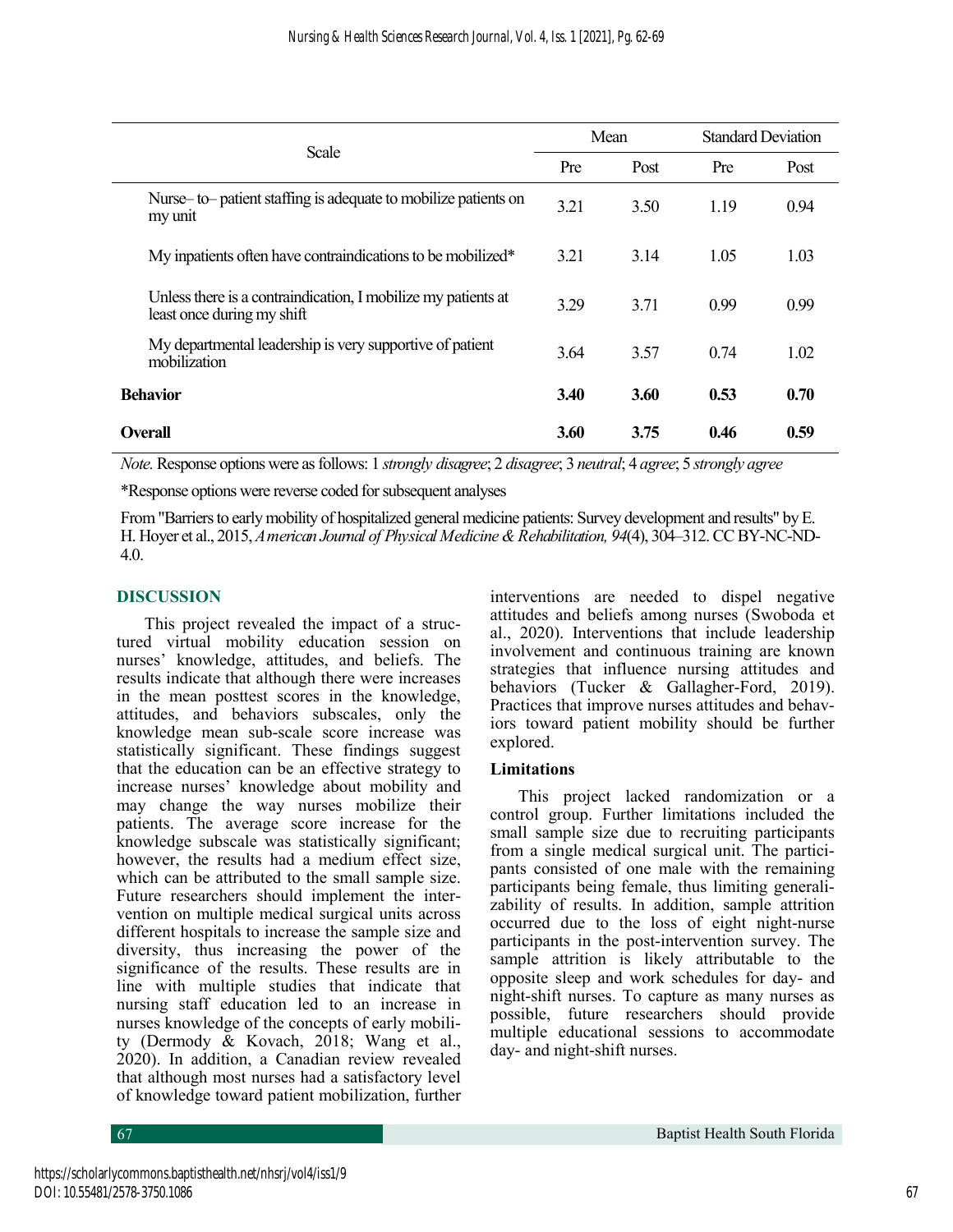#### **Implications for Practice**

Nurses value continued education but do not have the time to read the literature themselves. Therefore, healthcare organizations are charged with cultivating a spirit of inquiry and providing easily accessible educational opportunities for the nursing staff (Tucker & Gallagher-Ford, 2019). The education sessions provided should focus on the low scoring areas from the Mobility Assessment Survey to target staff weaknesses and address identified barriers to improve nursing attitudes and behaviors. Formal written guidelines and policies should also be developed to guide the implementation of the mobility protocol and organizational support are needed to overcome resistance to change. The virtual mobility education and implementation of the nurse-led mobility protocol benefits the patients and the professional development, responsibility, and capability of nurses. The protocol used in nursing practice presents an opportunity to close the gap between recommended care and actual care delivered, supports nursing autonomy, and gives nurses the enhanced ability to make decisions based on sound clinical judgement.

# **CONCLUSION**

The findings reveal that although there were increases in the mean pre and posttest scores in the knowledge, attitudes, and behaviors subscales, only the knowledge mean sub-scale score increase was statistically significant. The virtual education led to improvements in nursing mobility knowledge which may increase nurse motivation to mobilize patients. These findings suggest the need to further evaluate methods to improve nursing attitudes and behaviors toward patient mobility.

## **DECLARATION OF INTEREST**

The authors report no conflicts of interest. The authors alone are responsible for the content and writing of the paper.

## **AUTHORS**

## **Laura Wolf Caba, DNP, APRN, FNP-BC**  Nurse Practitioner, Florida International

University, Miami, FL, US. Correspondence regarding this paper can be directed at: [Laurawolfmar@gmail.com](mailto:Laurawolfmar@gmail.com)

# **Deana Goldin, PhD, DNP, APRN**

Clinical Associate Professor, Family Nurse Practitioner Program Leader, Nicole Wertheim College of Nursing and Health Sciences, Florida International University, Miami, FL, US.

#### **Roberto L. Roman Laporte, DNP, RN, CMSRN, EBP-C**

## **REFERENCES**

- Abdulaziz, K., Perry, J. J., Taljaard, M., Émond, M., Lee, J. S., Wilding, L., Sirois, M., & Brehaut, J. (2016). National survey of geriatricians to define functional decline in elderly people with minor trauma. *Canadian Geriatrics Journal, 19*(1), 2–8. [https://doi.org/](https://doi.org/10.5770/cgj.19.192)  [10.5770/cgj.19.192](https://doi.org/10.5770/cgj.19.192)
- Dermody, G., & Kovach, C. (2018). Barriers to promoting mobility in hospitalized older adults. *Research in Gerontological Nursing*,*11*(1) 17-27. [https://](https://doi.org/10.3928/19404921-20171023-01) [doi.org/10.3928/19404921](https://doi.org/10.3928/19404921-20171023-01)-20171023-01
- Edemekong, P. F., Bomgaars, D. L., Sukumaran, S., & Levy, S. (2021). Activities of daily living. *National Center for Biotechnology Intervention Bookshelf.* [https://www.ncbi.nlm.nih.](https://www.ncbi.nlm.nih.gov/books/NBK470404/)  [gov/books/NBK470404/](https://www.ncbi.nlm.nih.gov/books/NBK470404/)
- Greysen, S. R., Stijacic Cenzer, I., Boscardin, W. J., & Covinsky, K. E. (2017). Functional impairment: An unmeasured marker of medicare costs for postacute care of older adults. *Journal of the American Geriatrics Society, 65*(9), 1996–2002. <https://doi.org/10.1111/jgs.14955>
- Hoyer, E. H., Brotman, D. J., Chan, K., & Needham, D. M. (2015). Barriers to early mobility of hospitalized general medicine patients: Survey development and results. *American Journal of Physical Medicine & Rehabilitation, 94*(4), 304–312. [https://doi.org/10.1097/](https://doi.org/10.1097/PHM.0000000000000185) [PHM.0000000000000185](https://doi.org/10.1097/PHM.0000000000000185)
- Hoyer, E. H., Friedman, M., Lavezza, A., Wagner ‐Kosmakos, K., Lewis‐Cherry, R., Skolnik, J. L, Byers, S. P., Atanelov, L., Colantuoni, E., Brotman, D. J., & Needham, D. M. (2016). Promoting mobility and reducing length of stay in hospitalized general medicine patient: A quality-improvement project. *Journal of Hospital Medicine, 11*(5), 341–347. [https://](https://doi.org/10.1002/jhm.2546) [doi.org/10.1002/jhm.2546](https://doi.org/10.1002/jhm.2546)